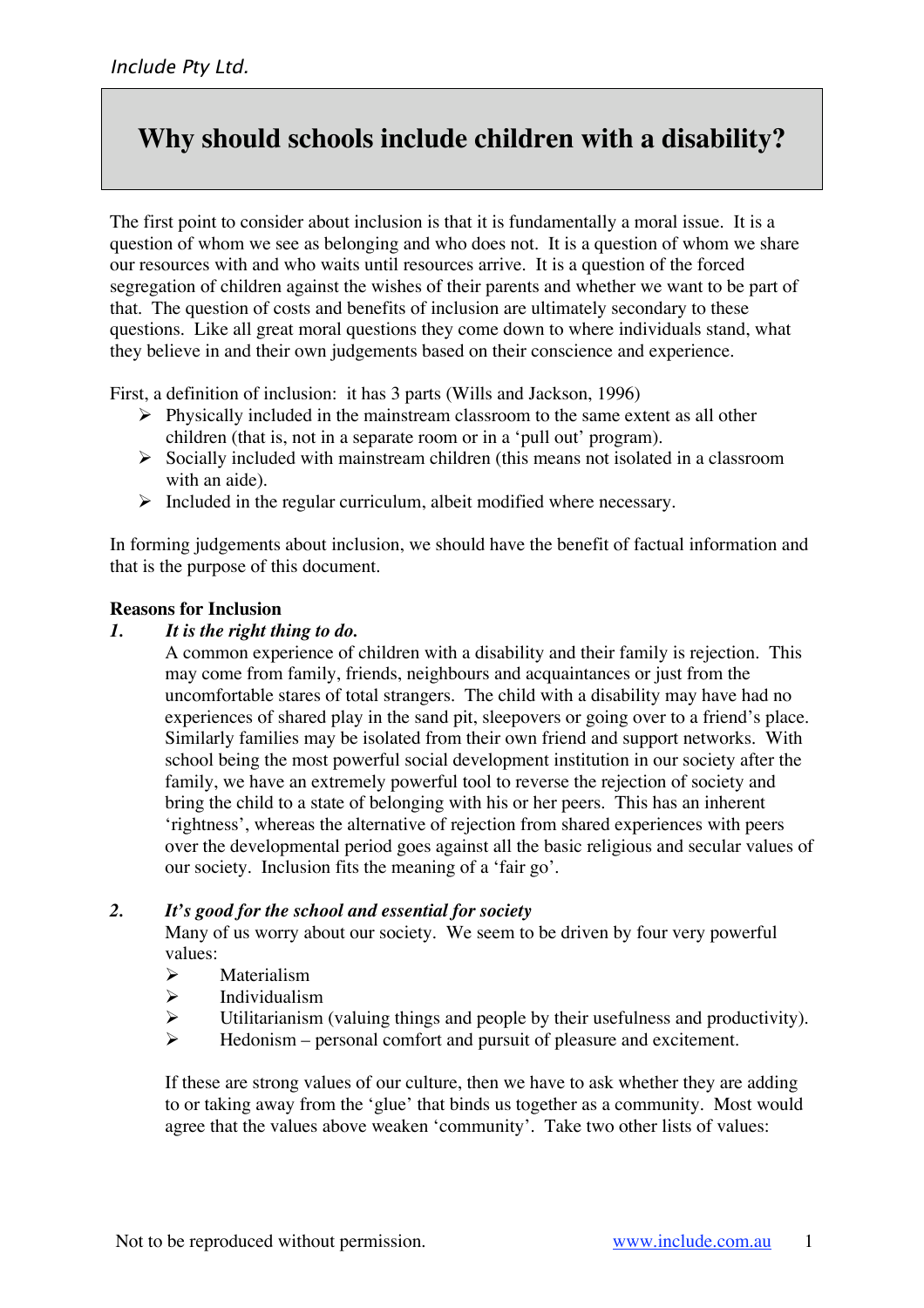| Rejection     |
|---------------|
| Unconcern     |
| Insensitivity |
| Selfishness   |
| Putting down  |
| Competition   |
| Undermining   |
| Devaluation   |
| Apathy        |
| Materialism   |
|               |

As teachers, we want to bring out the values on the left in the children in our care, which are all values that will increase the 'glue' that holds our community together. These are of course exactly the values that a child with a disability WILL bring out in other children with proper adult guidance and modelling. What this means is that the child with a disability is a major asset to the school and *essential* to the building of an alternative set of community values in the next generation to counteract the current values. Children with a disability are a wonderful resource who can transform a school's values and help build a very different world for the next generation. They are not a burden who should be grateful for anything that they get. We should be grateful for the potential they bring to build our school and society.

# *3. Long term outcomes*

The goal of segregated education reported in numerous policy documents over the last several decades is to prepare children with a disability to fit into the world after school. However, despite half a century of experience, it is obvious that this has not occurred. The large majority of people with a disability are unemployed after school and a significant proportion of the people who do have a job are in segregated employment on wages of a few dollars per week. Even those living in the community tend to be lonely and isolated with almost no community friends and networks.

We should not be surprised at this outcome however. The segregated model works on the logic of segregating a person with a disability for the whole of the developmental period; surrounding him or her with models who also have limited social and other skills; and teaching a totally different curriculum using specialist teachers and other professionals. After 12 years of this education it is assumed that the person will be ready to be fully included in the general society.

The cost of this model is huge. If a person is in residential care the cost to the community is tens of thousands of dollars per annum. Similarly a person who is unemployed is a financial cost to the community and if they are receiving a day service such as sheltered work additional costs are incurred. However we know that people with a disability who are included in regular education have a much higher probability of gainful employment due to the picking up social skills and networks of friends.

## *4. It's good for the child with a disability*

We now have over 40 years of comparative research of the impact of segregated versus inclusive education. In a recent review of the literature that I did for an international conference on inclusion, I could NOT FIND ONE research article comparing inclusion with segregation that favoured segregation. Professors or Heads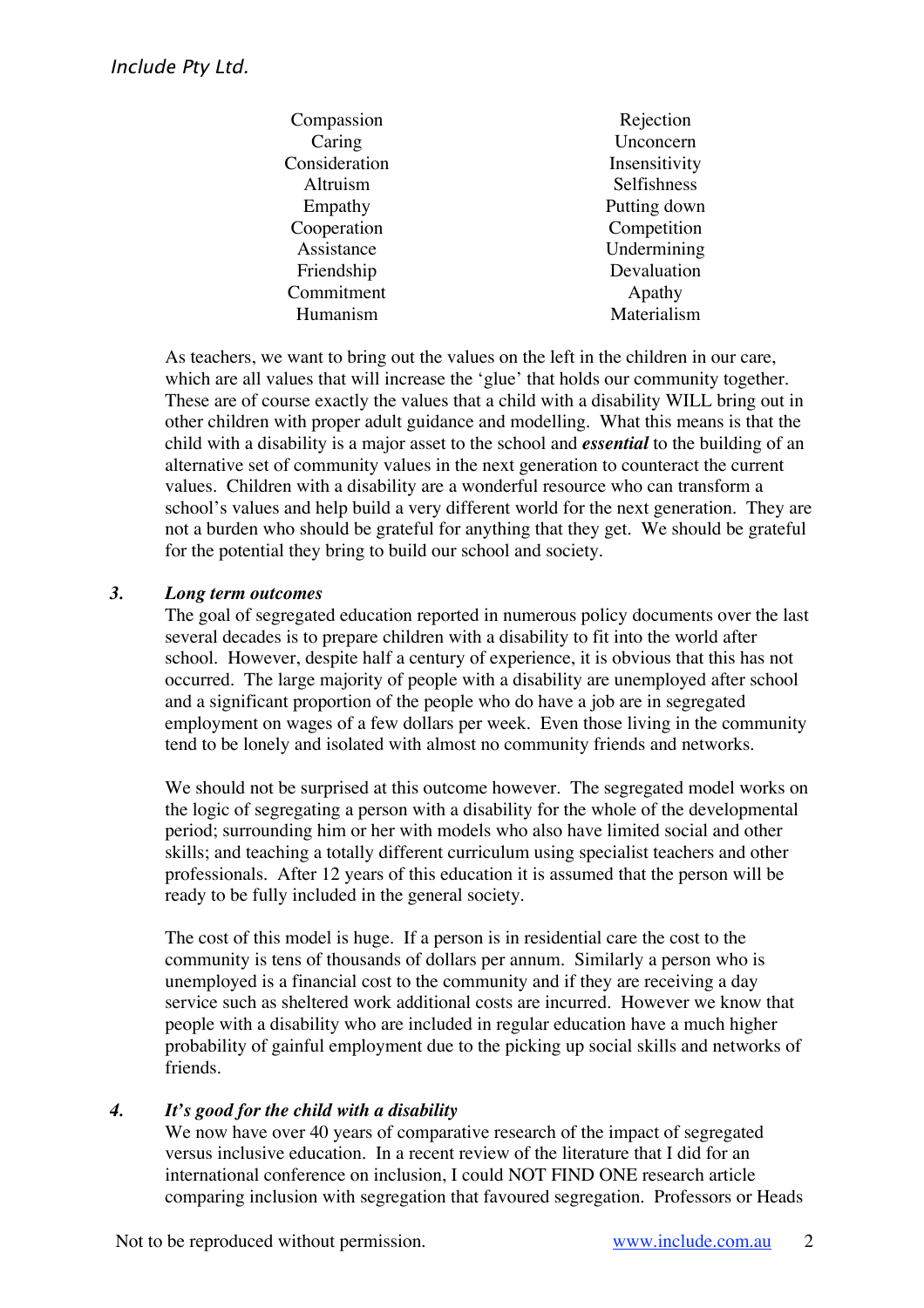# Include Pty Ltd.

of Education at Australian Universities were written to stating this finding and asking if they knew of any contrary finding. No one came up with a contrary finding. The finding was not challenged by any of the international experts at the conference, who indeed agreed with my finding. Similarly, Directors General of Education in all Australian States were asked for the research base on which they recommended segregated schooling. While many referred to government reports, they also could not provide empirical evidence in support of segregated schooling for children with an intellectual disability. That is, the belief commonly stated to parents that children with a disability are better off in segregated education is unsupported by research. In fact the opposite is true, based on studies involving thousands of children in several countries. Some findings are (some key references are available at the end of this paper):

- $\triangleright$  Children with an intellectual disability do better academically and socially when included.
- $\triangleright$  The more they are included, the better they do, academically and socially. That is, **pull out programs or part-time inclusion models are detrimental** in comparison to full inclusion. The longer the child is in segregated education, the larger the gap with the child who is included.
- In some major studies, inclusion was found to be *significantly* better than segregation, and children who were segregated *lost* percentile ranks.
- $\triangleright$  These findings also apply to children with severe and profound levels of disability. They also do better academically and socially in inclusive settings, and do better the more that they are included.
- $\triangleright$  Students with an intellectual disability in special schools tended to have fewer friends than students with an intellectual disability in mainstreamed schools, most of them meeting friends at school only.
- $\triangleright$  Students in special education schools felt lonelier than students in mainstream. They also responded more passively.

It is very important to note that the above research DOES NOT say that children fail to learn in segregated settings. Numerous studies show that children do develop skills in such settings. The point from the research is that they learn significantly better if they are included, regardless of the extent of their disability.

## *5. It's good for other children*

We have seen how the inclusion of children with a disability allows us to demonstrate and directly teach values that are at the core of our job. This is also demonstrated in research findings that have been remarkably consistent over decades and many countries. It has been found that for children who share inclusive schools with children with disabilities:

- $\triangleright$  Students who participated in social integration programs have more positive attitudes towards children with disabilities.
- $\triangleright$  They learned how to match their language to the ability of the children with handicaps
- $\triangleright$  They engaged in less disruptive behaviour and spent an equal amount of time working, playing and talking with their peers.
- $\triangleright$  No reduction in academic progress for non-disabled children.
- $\triangleright$  Non-disabled children do not pick up undesirable behaviour from the children with a disability.
- $\triangleright$  Reduced fear of difference.
- $\triangleright$  Growth in social awareness.
- $\triangleright$  Improvement in their own self concept.
- $\triangleright$  Development of personal ethics.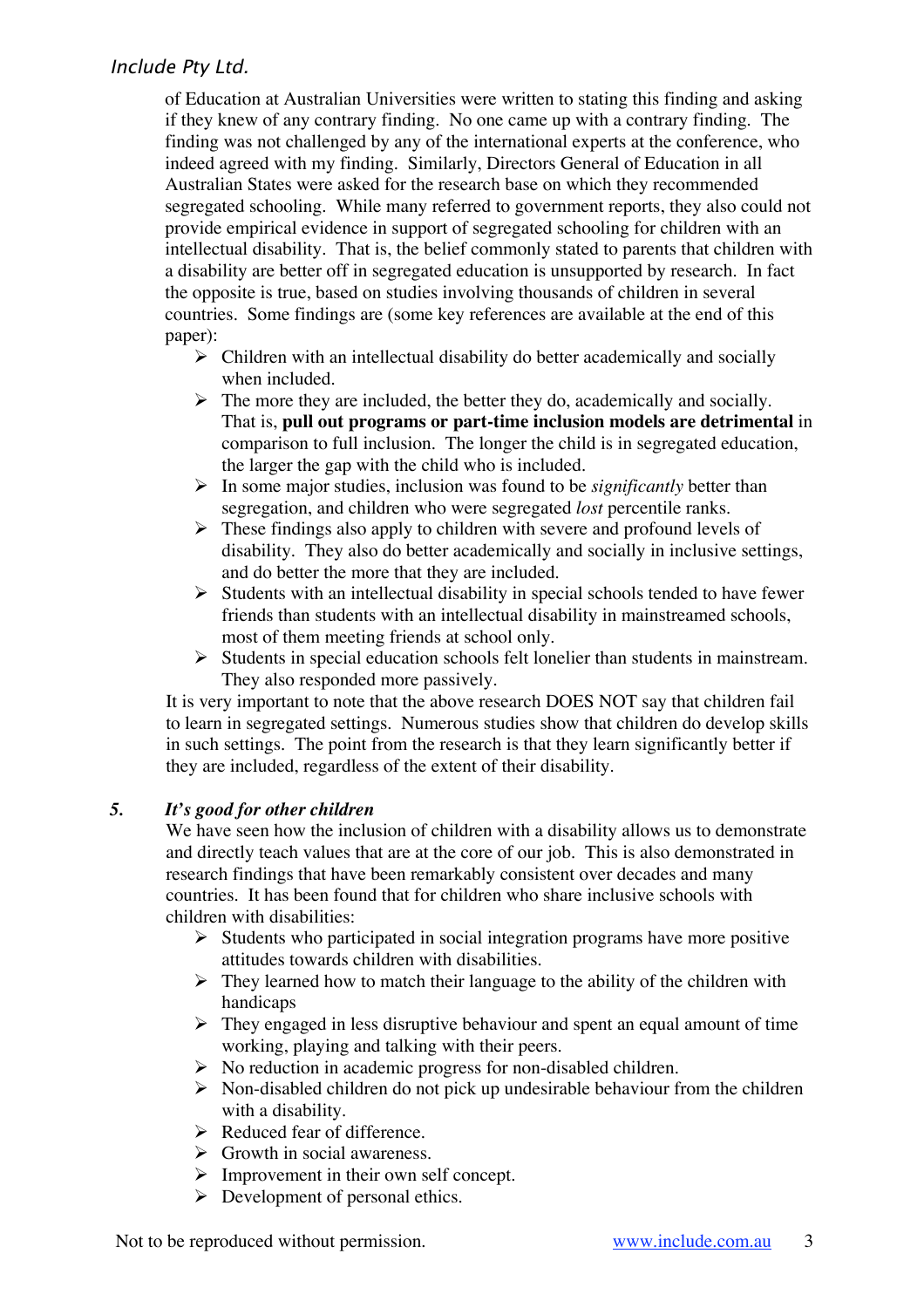- $\triangleright$  Warm and caring friendships.
- $\triangleright$  The more contact with disabled children, the better the outcomes, for example:
	- i. Tolerance of others.
	- ii. Positive changes in their social status with peers.
	- iii. Valuing relationships with children with disabilities.
	- iv. Development of personal values.

# *6. It's good for teachers*

Classrooms are becoming increasingly diverse with children from other countries; children from a range of home backgrounds, some with very significant issues; children with significant learning difficulties, and gifted children who may be one or two years ahead of the class. With the worldwide increase in accountability of teachers in relation to student outcomes, teachers have to teach children at multiple levels simultaneously. The child with a disability has a huge developmental impact on teachers in learning how to teach to diversity more effectively and how to scaffold curriculum to make it accessible to all. This has significant benefits for all children, many of whom can be overlooked in the day-to-day business of the class. As the teacher learns to individualise curriculum, the gifted child is also given extension. Other noted benefits are the increased use of careful grouping and classroom environments, greater accent on positive and developmental teaching and major boosts to teacher self esteem. Many see it as the best thing that happened to them in their teaching career if they have been properly supported through the process. Research also has cast considerable doubt on some common concerns. For example it has been found in large review studies that:

- $\triangleright$  The presence of students with severe disabilities had no effect on levels of (teachers') allocated or engaged time.
- $\triangleright$  Time lost to interruptions of instruction not significantly different to noninclusive classrooms.

However, we need to be realistic here. These are overall results and do not mean that an individual child cannot be a significant problem in a classroom. It also presupposes appropriate support, school leadership, planning and in-service. However these are 'how' questions which are outside of the scope of this paper. The important point is that people around the world and in our State have achieved these results consistently.

## *7. It doesn't cost any more overall*

While a lot of the argument about inclusion focuses on resources, when systems have moved to inclusion the consistent outcome is that it doesn't cost any more. Huge resources are held in the segregated systems, and as the demand for these falls, resources become available for inclusion.

Similarly, while resources are held to be critical, evidence does not support this. A consistent finding is that attitudes are the single most important determinant of success. Then issues such as school leadership, school policies of the inclusion and belonging of ALL children, a positive support teacher, assistance with curriculum modification, and in-class support start to figure.

# *8. It's a world wide trend*

Inclusion is not just some new 'fad'. One of the first examples of coverage of the topic goes back to the  $19<sup>th</sup>$  century in a paper by Alexander Graham Bell. The law was changed in America in 1974 to enforce inclusion as the first choice of schooling for all. Italy went to a full inclusion system over a decade ago. Education Acts in the UK are increasingly reflecting inclusion. Canada is strongly implementing inclusion with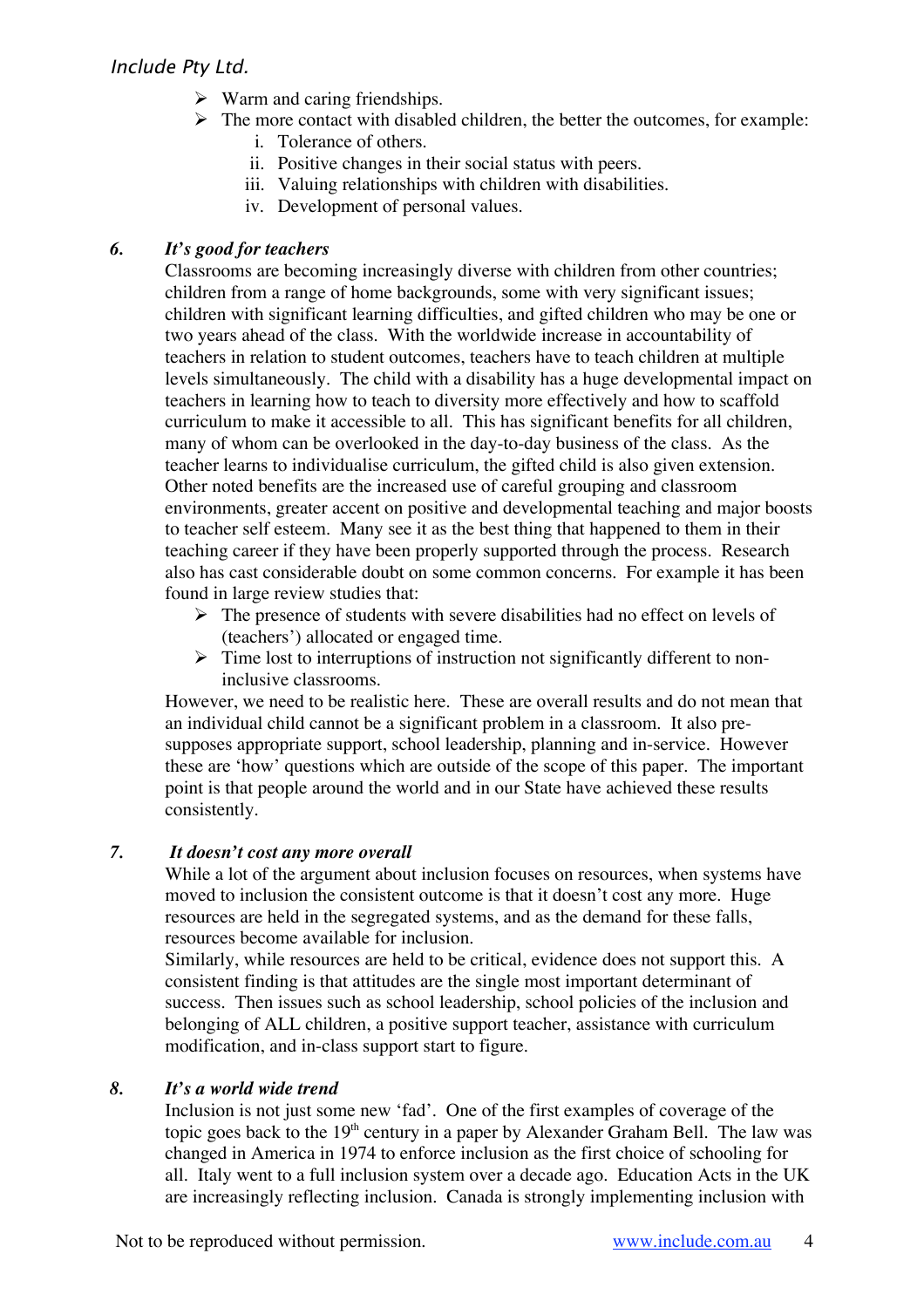# Include Pty Ltd.

some provinces such as New Brunswick moving to a full inclusion policy with no segregated system. New Zealand has moved to parent choice in education. In Australia, Victoria and Tasmania have moved to a parent choice model so that if a parent wants full inclusion, that is what is provided with support. Most countries in the third world are on an inclusion path. In the Salamanca statement, the United Nations endorsed inclusion as the policy that should be supported world wide for education.

## *9. It's certain to be policy*

For over a decade the WA Education Department has been moving towards increasing inclusion of children with intellectual disabilities, and all other children with disabilities are automatically accorded mainstream status. The WA Education system became a leader in the country when it set up a pilot scheme to look at the impact of supported inclusion on children with intellectual disabilities, their classmates and schools. In an evaluation report by Dr Rod Chadbourne of Edith Cowan University, the results were found to be overwhelmingly positive so the scheme was extended. In 2002 the WA Department of Education carried out an extensive review of special education services. While that review is yet to report, all of the feedback and documents emanating from the Department point to parent choice being the policy for the future.

## *10. It's the law*

The Disability Discrimination Act 1992 states that both direct and indirect discrimination against a person with a disability is unlawful. *Direct discrimination* is where a person with a disability is not accorded the same rights and benefits as all other persons. For example, if a child with a disability were refused enrolment at a school when others in a similar situation were allowed enrolment, this would be direct discrimination.

*Indirect discrimination* is where, if a person with a disability requires supports in order to access a benefit available to others without a disability, it is the responsibility of the organisation involved to provide the necessary supports. The obvious example is where a child in a wheelchair cannot access the school due to steps blocking access. It is the responsibility of the school to adapt the environment to provide access – in this case probably by a ramp. For a child with an intellectual disability, if the support needed to access the learning environment is adult assistance in the classroom, then this also must be provided under the law if a finding of indirect discrimination is to be avoided.

The defence against a charge of discrimination is unjustifiable hardship. This requires a balancing of the benefit or detriment against the hardship in meeting the requirements of the Act. It should be noted that financial considerations are unlikely to be considered unreasonable hardship as the whole budget of the education department is considered, not just the school budget. Similarly, while a ramp might cost \$40,000, as it will last 20 years the cost considered would be \$2,000 per year. It has also been found in key cases to go before the Human Rights and Equal Opportunity Commission that segregation is inherently discriminatory so substantial benefit would need to be shown to compensate for the inherent discrimination of segregating a child.

In the Western Australian Education Act, there are provisions for the Director General to require a child to go where an 'appropriate education program' is available. Under the Australian Constitution, State Law is over-ridden by Federal Law, so it is likely